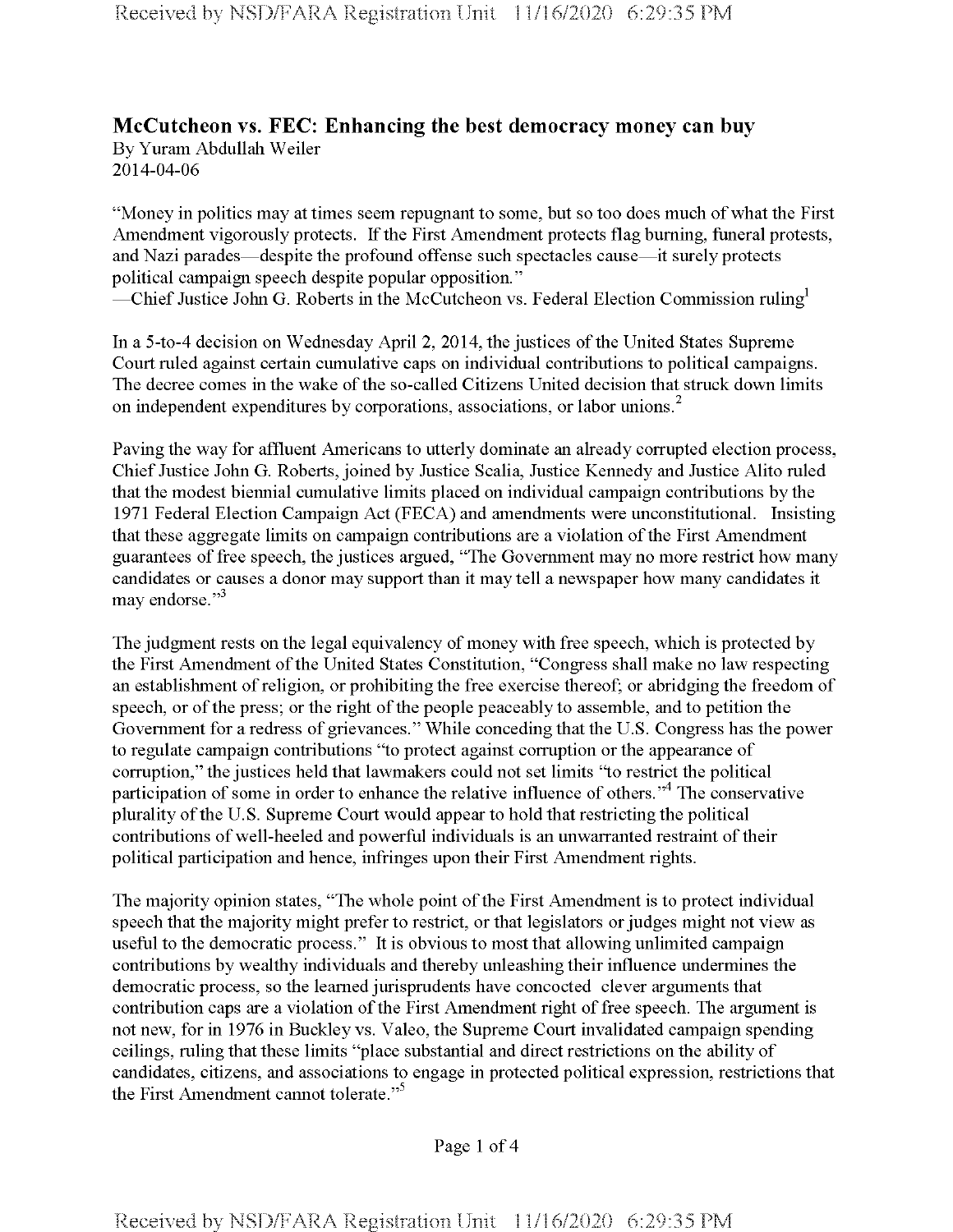The issue in the current case was that the appellant, Shaun McCutcheon, CEO of Coalmont Electrical Development in McCalla, Ala., had donated to 16 federal political candidates and wished to contribute to 12 others, but was prevented from doing so by the so-called aggregate campaign limits imposed by the 1971 FECA as amended last in 2002.<sup>6</sup> Adjusted for inflation in odd-numbered years, these biennial limits for the 2013-14 cycle capped contributions to candidate committees at \$48,600, and contributions to any other committees at \$74,600, of which no more than \$48,600 may be given to committees that are not national party committees, for a total of  $$123,200$ .<sup>7</sup> These liberal donation restrictions represented an obstacle to less than one-eighth of one percent of all U.S. citizens; the other 99 7/8 percent donate \$200 or less.<sup>8</sup> Now, the Supreme Court has removed this inconvenience for these top one-eighth of one percenters.<sup>9</sup>

Throughout the history of the United States, feeble legislative attempts have been made by legislators to reduce the disproportionate and corrupting influence wielded by the wealthy and special interest groups on the election process by restricting the dollar amounts individuals and organizations can contribute to political candidates and parties. The objective has been to eliminate or at least to minimize quid pro quo – the buying of political favors – by means of laws that limit contributions and campaign spending, and to require public disclosure of campaign finances. Unfortunately, these election campaign laws, the first of which was introduced in 1867, have been sadly ineffective and largely ignored.<sup>10</sup> Additionally, the courts have eviscerated many of these attempts under the guise of infringement upon the First Amendment right of free speech. $^{11}$ 

While the FECA mandated sweeping changes in the way federal election campaigns were financed in the U.S. by requiring full disclosure of campaign contributions and expenses, and placing limitations on amounts spent for media advertisements, no oversight agency existed to enforce the provisions of the law. It was not until 1974, following the rampant abuses which occurred during Nixon's presidential campaign in 1972, that the Federal Election Commission was established to monitor compliance. To its credit, the U.S. Congress enacted legislation establishing campaign contribution limits, but then relaxed provisions of a 1939 law that had prohibited campaign contributions by government contractors, permitting them to establish political action committees (PACs).<sup>12</sup>

Prior to this current ruling in McCutcheon vs. FEC, the courts have held that the FECA prevented quid pro quo corruption and its appearance, and therefore base limits were necessary and that aggregate limits were "no more than a corollary."13 Obviously, restricting the influence of wealthy individuals like Sheldon Adelson or the Koch brothers should enhance the democratic process, however, based on their current decision, the conservative plurality ofthe Supreme Court would seem to hold that aggregate limits only guard against hypothetical corruption, and that protection against possible corruption is not an adequate reason for the government to burden First Amendment rights.<sup>14</sup>

In his dissenting opinion, Justice Breyer cited Buckley vs. Valeo, which upheld the contribution limits of the 1971 FECA as "appropriate legislative weapons against the reality or appearance of improper influence stemming from the dependence of candidates on large campaign

Page 2 of 4

Received by NSD/FARA Registration Unit 11/16/2020 6:29:35 PM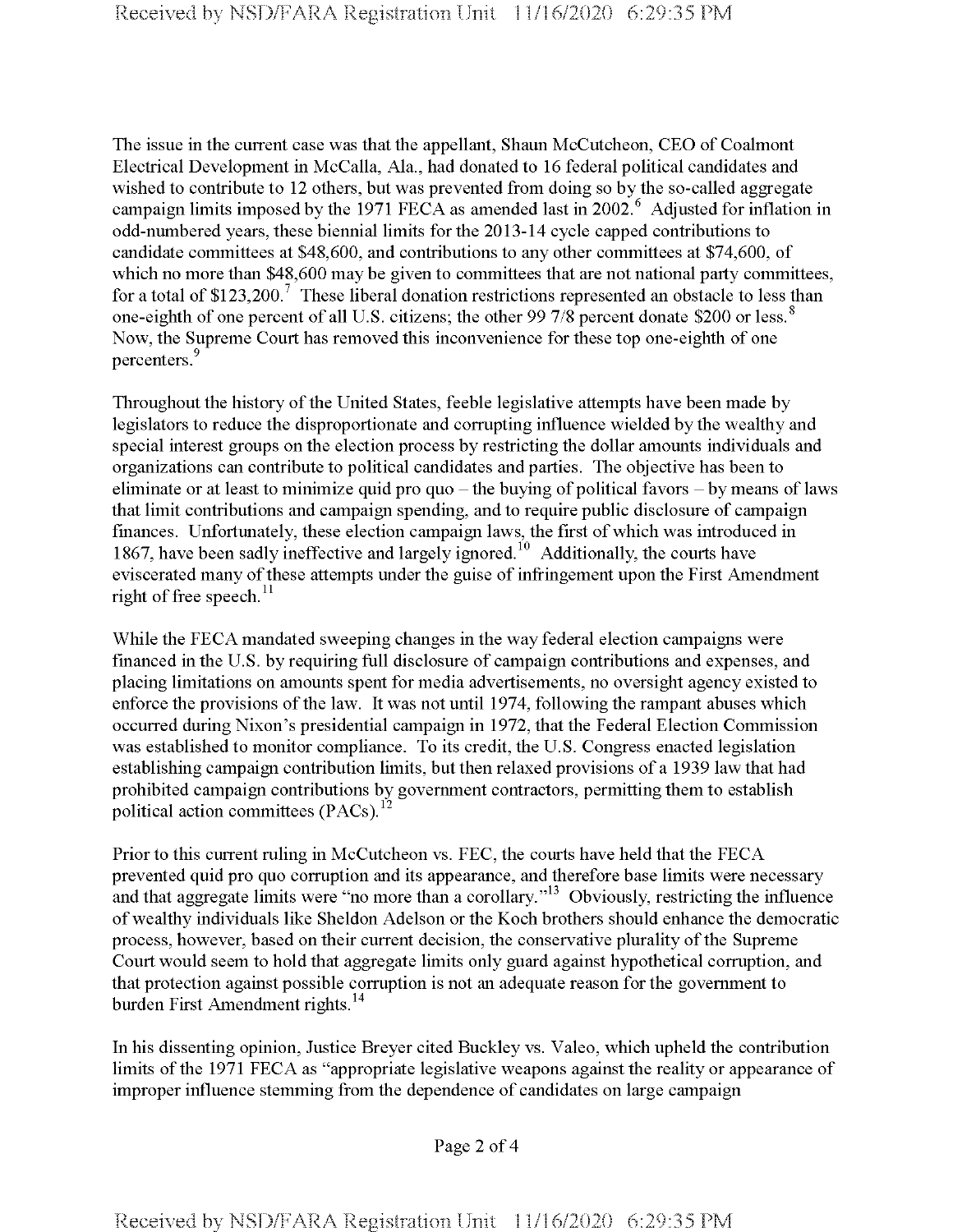contributions."<sup>15</sup> Sharply criticizing the plurality of the court in the current decision, he wrote that the biennial aggregate limits in combination with the individual limits were needed to restrain people "who might otherwise contribute massive amounts of money to a particular candidate through the use of unearmarked contributions to political committees likely to contribute to that candidate, or huge contributions to the candidate's political party."<sup>16</sup>

Others, however, insist to the contrary that the current decision still falls short of the mark for the moneyed elite. One conservative author writing in the right-wing financial magazine Forbes lamented that the court had not gone far enough; that it failed to examine the constitutionality of individual campaign contribution limits. Senior attorney Paul Sherman with the Institute for Justice stated, "McCutcheon was a golden opportunity for the Court to adopt a rule oflaw that would have called the individual limits into question, but the Court decided to pass."<sup>17</sup>

Justice Breyer rightly accused the plurality of too narrowly defining corruption as overt bribery and of misunderstanding "the constitutional importance of the interests at stake." Previously, a lower 3-judge U.S. court had ruled against McCutcheon in September 2012, agreeing with the Supreme Court minority opinion that aggregate limits are justified by the government's interest in preventing the circumvention of base contribution limits. Additionally, the judges opined that the U.S. Congress had more expertise in the matter than the judiciary.<sup>18</sup> For his part, McCutcheon claimed, "I really believed strongly in the concept of free speech, your right to score as much political activity as you want to as long as you're a citizen of the U.S."<sup>19</sup> Instead of"score" McCutcheon should have said "buy" to be clear about his intentions.

By removing aggregate restrictions on individual campaign contributions, the justices have adjudicated into a First Amendment right for the rich the potential for fraud and abuse through improper influence, effectively obliterating any remaining residue of a democratic electoral process in the United States. In short, the honorable justices of the Supreme Court have interpreted the United States Constitution to destroy democracy rather than to enhance it.

## Endnotes

Page 3 of 4

<sup>1</sup> "McCutcheon et al. v. Federal Election Commission," *United States Supreme Court,* Argued October 8, 2013— Decided April 2, 2014, accessed April 6, 2014, http://www.supremecourt.gov/opinions/13pdf/12-536\_e1 pf.pdf. <sup>2</sup> "Citizens United v. Federal Election Commission," *United States Supreme Court*, Argued March 24, 2009—

Reargued September 9, 2009—Decided January 21, 2010, accessed April 6, 2014, http://www.supremecourt.gov/opmions/09pdf/08-205.pdf.

<sup>&</sup>lt;sup>3</sup> "McCutcheon et al. v. Federal Election Commission," ibid.

<sup>4</sup> "McCutcheon et al. v. Federal Election Commission," ibid.

<sup>5</sup> "Buckley v. Valeo," *Legal Information Institute,* Cornell University School ofLaw, Argued: November 10, 1975, Decided: January 30, 1976, accessed April 6, 2014, http://www.law.cornell.edu/supremecourt/text/424/1.

<sup>6</sup> "McCutcheon v. Federal Election Commission," *Legal Information Institute,* Cornell University School ofLaw, October 8, 2013, accessed April 6 2014, http://www.law.cornell.edu/supct/cert/12-536.

<sup>7</sup> "The Biennial Contribution Limit," *Federal Election Commission,* February 2004, updated January 2013, accessed April 6, 2014, http://www.fee.gov/pages/brochures/biennial.shtml.

<sup>s</sup> "Donor Demographics," *OpenSecrets.org,* accessed April 6, 2014,

https://www.opensecrets.org/overview/ donordemographics.php.

<sup>9</sup> "Before and After the Supreme Court's Ruling," *New York Times,* April 2, 2014, accessed April 6, 2014, http://www.nvtnnes.com/interactive/2014/04/02/us/politics/supreme-court-rulmg-campaign-fmance.html.

<sup>10</sup> "The Federal Election Campaign Laws: A Short History," *Federal Election Commission* website, accessed April 6, 2014, http://www.fee.gov/info/appfour.htm.